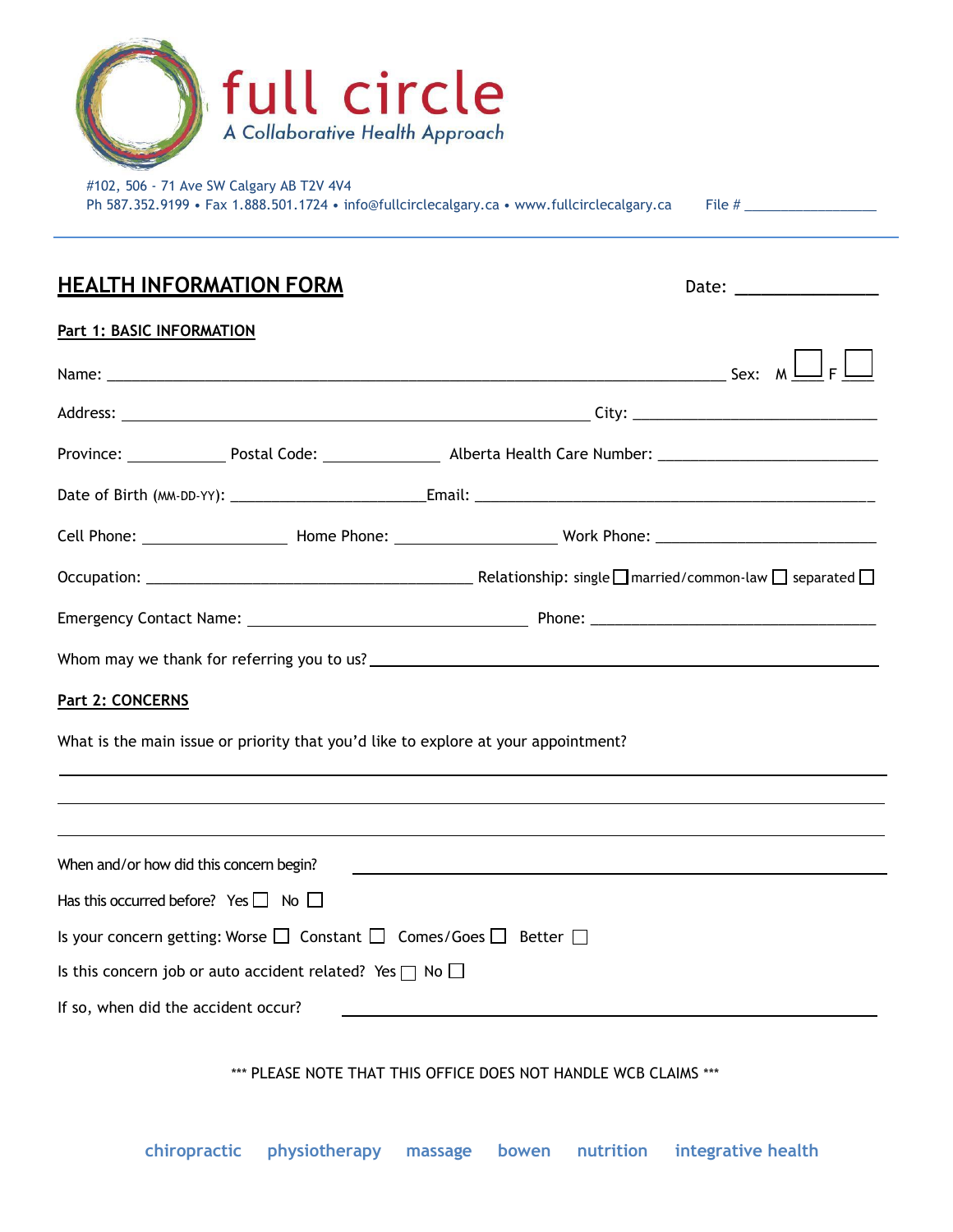

Please list who has been involved in your care, treatments and results:

| Health care provider name | <b>Type of Treatment</b><br>Results |  |  |
|---------------------------|-------------------------------------|--|--|
|                           |                                     |  |  |
|                           |                                     |  |  |
|                           |                                     |  |  |

What medications/supplements are you currently taking?

| Supplement or Medication name                                                                                                  | <b>Condition</b> | Dose | Is this effective? |  |  |  |
|--------------------------------------------------------------------------------------------------------------------------------|------------------|------|--------------------|--|--|--|
|                                                                                                                                |                  |      |                    |  |  |  |
|                                                                                                                                |                  |      |                    |  |  |  |
|                                                                                                                                |                  |      |                    |  |  |  |
| Current or past use of: Blood Thinners Yes $\Box$ No $\Box$ Corticosteroids Yes $\Box$ No $\Box$ Prolotherapy<br>Yes l<br>No L |                  |      |                    |  |  |  |

| Carrent or past ase on blood minimers its proper in the productional its private productably its private prope |  |  |
|----------------------------------------------------------------------------------------------------------------|--|--|
|                                                                                                                |  |  |
| Major Surgery/Operations/Significant Hospitalizations: Yes $\Box$ No $\Box$ If so, please describe:            |  |  |

Are there functional restrictions at work or home: Yes No If so, please describe: \_\_\_\_\_\_\_\_\_\_\_\_\_\_\_\_\_\_\_\_\_\_\_\_\_

| Previous accidents/ injuries | Year | <b>Specific information</b> | Affected by | How Affected 0-5 |        |    |                            |    |         |
|------------------------------|------|-----------------------------|-------------|------------------|--------|----|----------------------------|----|---------|
|                              |      |                             | injury Y/N  |                  |        |    | 0 not at all - very much 5 |    |         |
| Broken bones                 |      |                             |             |                  | П      | 戶  | ۱Ξ.                        | ١o | 50      |
| Concussion                   |      |                             |             |                  | 口      | 戸  | ⋐                          |    | 50      |
| Joint problems               |      |                             |             |                  | о      | 'n | 30                         | 口  | 5回      |
| Whiplash                     |      |                             |             |                  | οн     | П  | ロ                          |    | 50      |
| Muscle injuries              |      |                             |             |                  | $\Box$ | п  | 30 I                       |    | 50      |
| Other - please specify       |      |                             |             |                  | ⊡      | п  | 归                          |    | $5\Box$ |

| What Activities / Sports do you participate in? | Hours per | Affected by | How Affected 0-5           |                               |     |         |
|-------------------------------------------------|-----------|-------------|----------------------------|-------------------------------|-----|---------|
|                                                 | Week      | injury Y/N  | 0 not at all - very much 5 |                               |     |         |
|                                                 |           |             | ы                          | $\Omega$ $\blacksquare$<br>3⊡ | ٠o  | 5面      |
|                                                 |           |             | $\Box$<br>п                |                               | `O  | $5\Box$ |
|                                                 |           |             | $\Box$<br>□                | 3回                            | 401 | $5\Box$ |

|                  | Do you have sleep issues? Yes $\Box$ No $\Box$ Do you feel you get enough &/or a restful sleep most nights? Yes $\Box$ No $\Box$ |  |
|------------------|----------------------------------------------------------------------------------------------------------------------------------|--|
| Please describe: |                                                                                                                                  |  |

| Are there any significant stressors/or other conditions that could be affecting your health & wellbeing? Yes $\Box$ No $\Box$ |  |
|-------------------------------------------------------------------------------------------------------------------------------|--|
| If so, please describe:                                                                                                       |  |

What are some specific goals/activities you would like to aim towards with your therapy?

Is there a bigger goal that you would like us to help you work towards?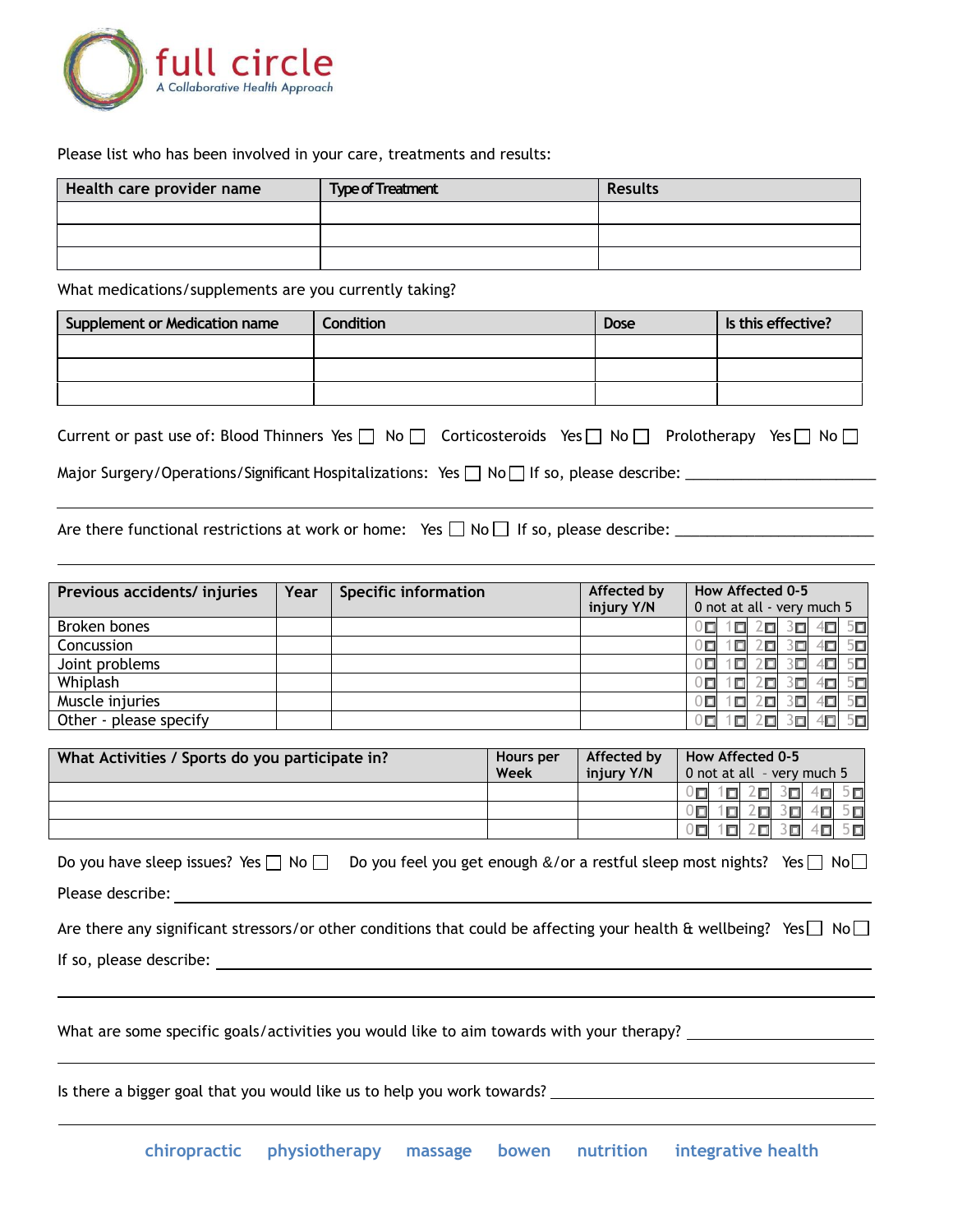

## **Health History**

Below is a list of health conditions which may seem unrelated to the purpose of your appointment. However, please answer these questions carefully as these issues may can affect your overall plan of care.

## **Check any of the following issues that you've had, that have caused concern:**

| <b>Chronic Conditions</b>                                                                                                                                                                                                            | Nervous System: Function & Feeling   Digestion: Eating & Elimination |                                                                    |
|--------------------------------------------------------------------------------------------------------------------------------------------------------------------------------------------------------------------------------------|----------------------------------------------------------------------|--------------------------------------------------------------------|
| □Allergies:_________________________<br>□Auto Immune Disease __________                                                                                                                                                              | $\Box$ Seizures<br>$\Box$ Confusion<br>$\Box$ Forgetfulness          | $\Box$ Difficulty swallowing<br>□ Heartburn<br>□ Abnormal Appetite |
|                                                                                                                                                                                                                                      | $\Box$ Numbness/tingling                                             | $\Box$ Nausea                                                      |
| □ Heart Disease/Stroke                                                                                                                                                                                                               | $\Box$ Weakness/paralysis                                            | □ Abdominal Cramps                                                 |
| □ Diabetes: ______________________                                                                                                                                                                                                   | <b>D</b> Poor Temperature Regulation                                 | $\Box$ Vomiting                                                    |
| $\Box$ HIV / AIDS                                                                                                                                                                                                                    | $\Box$ Headaches                                                     | □ Black or Bloody Stool                                            |
| □ Chronic Infections:                                                                                                                                                                                                                | $\Box$ Migraines                                                     | $\Box$ Diarrhea                                                    |
|                                                                                                                                                                                                                                      | $\Box$ Dizziness                                                     | $\Box$ Constipation                                                |
| <u> 1980 - Johann Harry Harry Harry Harry Harry Harry Harry Harry Harry Harry Harry Harry Harry Harry Harry Harry Harry Harry Harry Harry Harry Harry Harry Harry Harry Harry Harry Harry Harry Harry Harry Harry Harry Harry Ha</u> | $\Box$ Fainting                                                      | □ Weight gain or loss                                              |
| $\sqcap$ Cancer:                                                                                                                                                                                                                     | $\Box$ Stress                                                        |                                                                    |
| <u> 1989 - Johann Harry Harry Harry Harry Harry Harry Harry Harry Harry Harry Harry Harry Harry Harry Harry Harry Harry Harry Harry Harry Harry Harry Harry Harry Harry Harry Harry Harry Harry Harry Harry Harry Harry Harry Ha</u> | $\Box$ Depression                                                    |                                                                    |
| <u> 1989 - Johann John Stone, market fan it ferstjer fan it ferstjer fan it ferstjer fan it ferstjer fan it fers</u>                                                                                                                 | □ Learning Disability                                                | Please describe:                                                   |
| □ Other:                                                                                                                                                                                                                             | $\Box$ Anxiety                                                       | <u> 1989 - Johann Barn, mars eta bainar eta i</u>                  |
|                                                                                                                                                                                                                                      | □ Mental health concerns                                             |                                                                    |
| Heart & Lung Health                                                                                                                                                                                                                  | Eyes, Ears, Nose & Throat                                            | <b>Bones &amp; Joints</b>                                          |
|                                                                                                                                                                                                                                      |                                                                      |                                                                    |
| $\sqcap$ Stroke                                                                                                                                                                                                                      | □ Vision Problems                                                    | □ Difficulty Chewing                                               |
| □ Heart Problems                                                                                                                                                                                                                     | $\Box$ Ear Aches                                                     | $\Box$ Jaw Clicking                                                |
| $\Box$ Chest Pain                                                                                                                                                                                                                    | □ Hearing Difficulty                                                 | □ Neck Pain                                                        |
| □ Blood Pressure Problems                                                                                                                                                                                                            | □ Stuffed Nose                                                       | $\Box$ Back Pain                                                   |
| □ Shortness of Breath                                                                                                                                                                                                                | $\Box$ Sinus Problems                                                | □ Joint Pain or Stiffness                                          |
| □ Lung Problems or Congestion                                                                                                                                                                                                        | □ Dental Problems                                                    | $\Box$ Walking Problems                                            |
| □ Varicose Veins                                                                                                                                                                                                                     | $\Box$ Ringing in ears                                               | $\Box$ Arthritis                                                   |
| □ Ankle Swelling                                                                                                                                                                                                                     | $\Box$ CPAP Machine                                                  | $\Box$ Osteoporosis                                                |
| $\Box$ Asthma                                                                                                                                                                                                                        | □ Other ________________________                                     | □ Tight Muscles                                                    |
| □ Other _________________                                                                                                                                                                                                            |                                                                      |                                                                    |
| Please describe:                                                                                                                                                                                                                     | Please describe:                                                     | Please describe:                                                   |
|                                                                                                                                                                                                                                      |                                                                      |                                                                    |
| <b>Reproductive and Urinary Health</b>                                                                                                                                                                                               | <b>Women Only:</b>                                                   | <b>Family History</b>                                              |
| $\Box$ Bladder Trouble                                                                                                                                                                                                               | $\Box$ Menstrual Irregularity                                        | □ Heart Disease                                                    |
| □ Painful or Excessive Urination                                                                                                                                                                                                     | $\Box$ Menstrual Cramping                                            | □ Diabetes                                                         |
| $\Box$ Discolored Urine                                                                                                                                                                                                              | □ Vaginal Pain or Infections                                         | □ Cancer                                                           |
| Sexual Dysfunction or concerns                                                                                                                                                                                                       | □ Breast Pain or Lumps                                               | $\Box$ Alzheimer's                                                 |
| □ Incontinence - Bladder                                                                                                                                                                                                             | □ Menopause                                                          | □ Mental Illness                                                   |
| □ Incontinence - Bowel                                                                                                                                                                                                               |                                                                      | □ Respiratory Disease                                              |
| $\Box$ Prostate concerns                                                                                                                                                                                                             | When was your last period?                                           | $\Box$ Stroke                                                      |
| $\Box$ Other                                                                                                                                                                                                                         |                                                                      | $\Box$ Arthritis                                                   |
|                                                                                                                                                                                                                                      |                                                                      | □ Kidney Disease                                                   |
| Please describe:                                                                                                                                                                                                                     | Are you pregnant?                                                    |                                                                    |
|                                                                                                                                                                                                                                      | Yes No Not Sure                                                      |                                                                    |
|                                                                                                                                                                                                                                      |                                                                      |                                                                    |